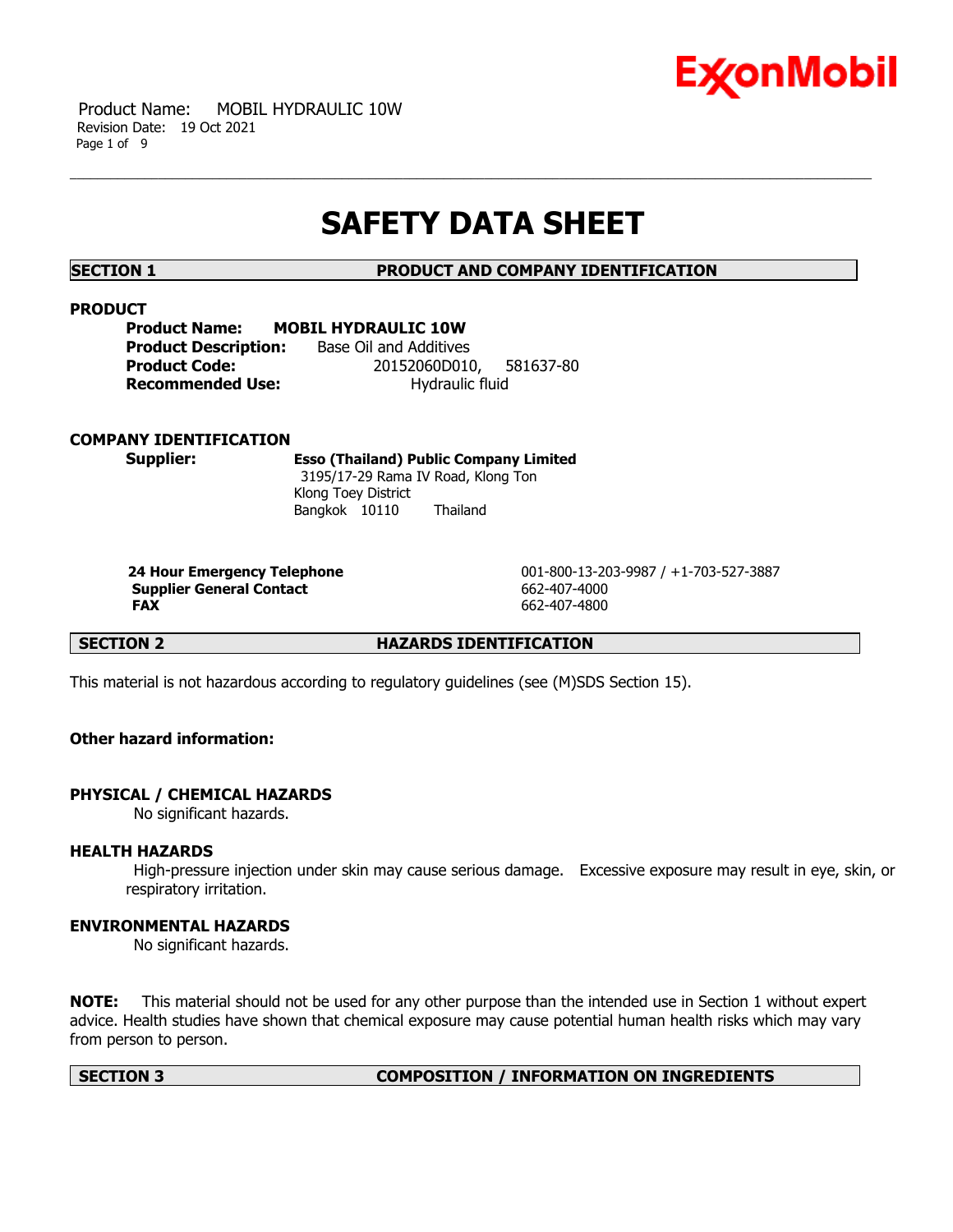

 Product Name: MOBIL HYDRAULIC 10W Revision Date: 19 Oct 2021 Page 2 of 9

This material is defined as a mixture.

# **Hazardous Substance(s) or Complex Substance(s) required for disclosure**

| <b>Name</b>                 | CAS#                             |                      | <b>GHS Hazard Codes</b> |
|-----------------------------|----------------------------------|----------------------|-------------------------|
|                             |                                  | <b>Concentration</b> |                         |
|                             |                                  |                      |                         |
| IZINC ALKYL DITHIOPHOSPHATE | $113706 - 15 - 3 \mid 1 - 2.5\%$ |                      | H303, H315, H318,       |
|                             |                                  |                      | H401, H411              |

\* All concentrations are percent by weight unless ingredient is a gas. Gas concentrations are in percent by volume.

| <b>SECTION 4</b> | <b>FIRST AID MEASURES</b> |  |
|------------------|---------------------------|--|

# **INHALATION**

Remove from further exposure. For those providing assistance, avoid exposure to yourself or others. Use adequate respiratory protection. If respiratory irritation, dizziness, nausea, or unconsciousness occurs, seek immediate medical assistance. If breathing has stopped, assist ventilation with a mechanical device or use mouth-to-mouth resuscitation.

# **SKIN CONTACT**

Wash contact areas with soap and water. If product is injected into or under the skin, or into any part of the body, regardless of the appearance of the wound or its size, the individual should be evaluated immediately by a physician as a surgical emergency. Even though initial symptoms from high pressure injection may be minimal or absent, early surgical treatment within the first few hours may significantly reduce the ultimate extent of injury.

# **EYE CONTACT**

Flush thoroughly with water. If irritation occurs, get medical assistance.

# **INGESTION**

First aid is normally not required. Seek medical attention if discomfort occurs.

# **NOTE TO PHYSICIAN**

None

# **SECTION 5 FIRE FIGHTING MEASURES**

# **EXTINGUISHING MEDIA**

**Appropriate Extinguishing Media:** Use water fog, foam, dry chemical or carbon dioxide (CO2) to extinguish flames.

**Inappropriate Extinguishing Media:** Straight streams of water

# **FIRE FIGHTING**

**Fire Fighting Instructions:** Evacuate area. Prevent run-off from fire control or dilution from entering streams, sewers or drinking water supply. Fire-fighters should use standard protective equipment and in enclosed spaces, self-contained breathing apparatus (SCBA). Use water spray to cool fire exposed surfaces and to protect personnel.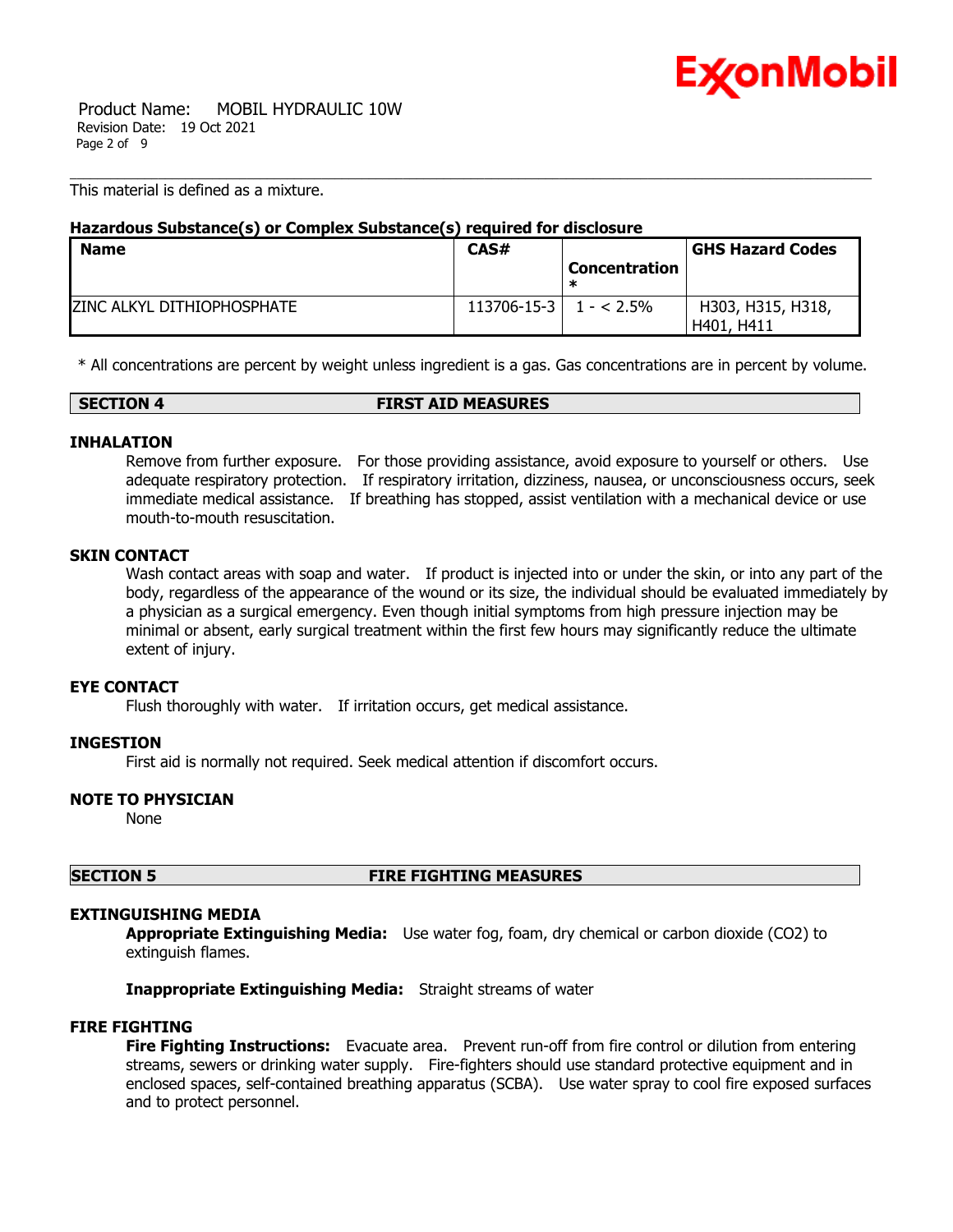

#### **Unusual Fire Hazards:** Pressurised mists may form a flammable mixture.

**Hazardous Combustion Products:** Aldehydes, Incomplete combustion products, Oxides of carbon, Smoke, Fume, Sulphur oxides

#### **FLAMMABILITY PROPERTIES**

**Flash Point [Method]:** >200°C (392°F) [ASTM D-92] **Flammable Limits (Approximate volume % in air):** LEL: 0.9 UEL: 7.0 **Autoignition Temperature:** N/D

# **SECTION 6 ACCIDENTAL RELEASE MEASURES**

#### **NOTIFICATION PROCEDURES**

In the event of a spill or accidental release, notify relevant authorities in accordance with all applicable regulations.

#### **PROTECTIVE MEASURES**

Avoid contact with spilled material. See Section 5 for fire fighting information. See the Hazard Identification Section for Significant Hazards. See Section 4 for First Aid Advice. See Section 8 for advice on the minimum requirements for personal protective equipment. Additional protective measures may be necessary, depending on the specific circumstances and/or the expert judgment of the emergency responders.

For emergency responders: Respiratory protection: respiratory protection will be necessary only in special cases, e.g., formation of mists. Half-face or full-face respirator with filter(s) for dust/organic vapor or Self Contained Breathing Apparatus (SCBA) can be used depending on the size of spill and potential level of exposure. If the exposure cannot be completely characterized or an oxygen deficient atmosphere is possible or anticipated, SCBA is recommended. Work gloves that are resistant to hydrocarbons are recommended. Gloves made of polyvinyl acetate (PVA) are not water-resistant and are not suitable for emergency use. Chemical goggles are recommended if splashes or contact with eyes is possible. Small spills: normal antistatic work clothes are usually adequate. Large spills: full body suit of chemical resistant, antistatic material is recommended.

#### **SPILL MANAGEMENT**

**Land Spill:** Stop leak if you can do so without risk. Recover by pumping or with suitable absorbent.

**Water Spill:** Stop leak if you can do so without risk. Confine the spill immediately with booms. Warn other shipping. Remove from the surface by skimming or with suitable absorbents. Seek the advice of a specialist before using dispersants.

Water spill and land spill recommendations are based on the most likely spill scenario for this material; however, geographic conditions, wind, temperature, (and in the case of a water spill) wave and current direction and speed may greatly influence the appropriate action to be taken. For this reason, local experts should be consulted. Note: Local regulations may prescribe or limit action to be taken.

# **ENVIRONMENTAL PRECAUTIONS**

Large Spills: Dyke far ahead of liquid spill for later recovery and disposal. Prevent entry into waterways, sewers, basements or confined areas.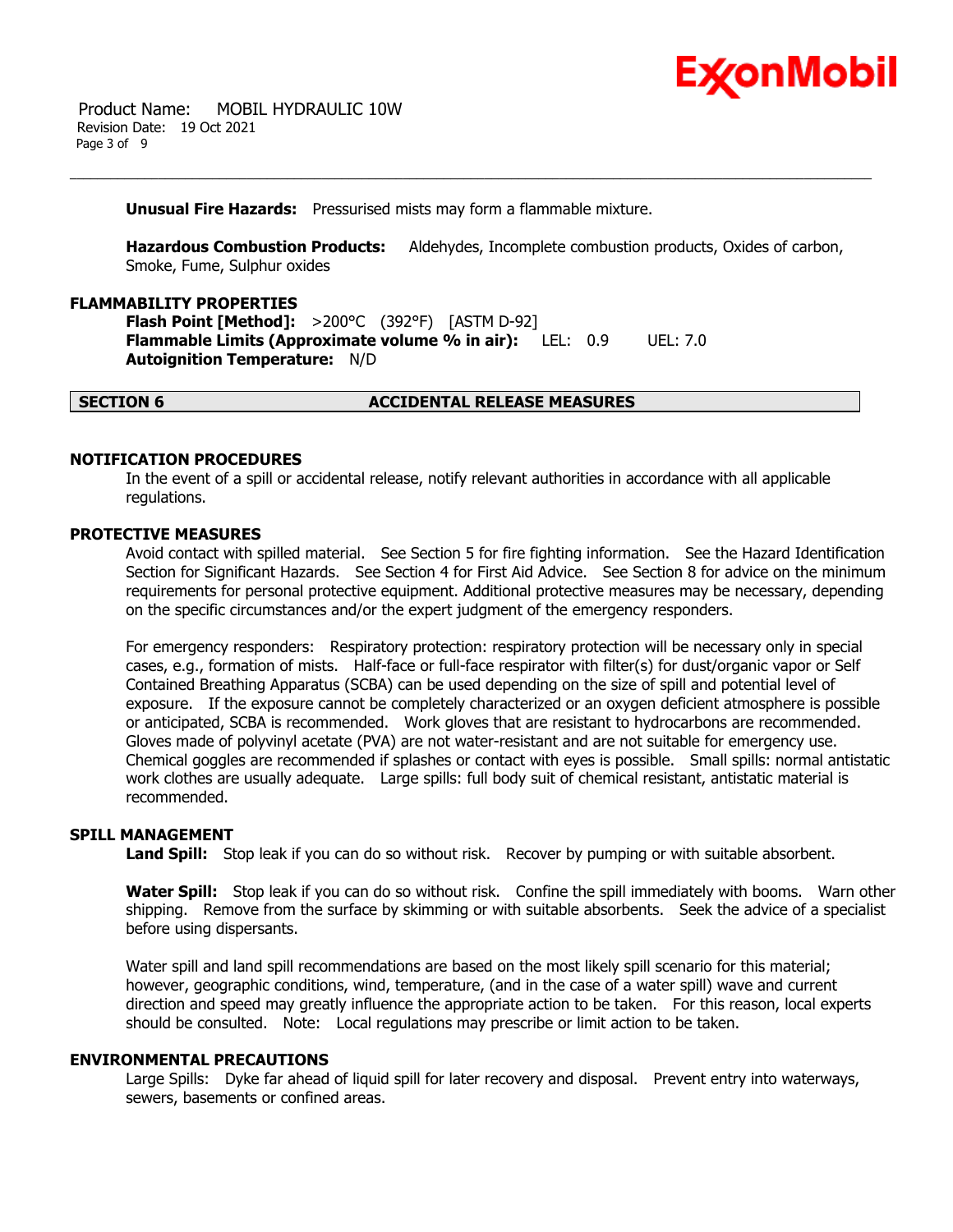

#### **SECTION 7 HANDLING AND STORAGE**

#### **HANDLING**

Prevent small spills and leakage to avoid slip hazard. Material can accumulate static charges which may cause an electrical spark (ignition source). When the material is handled in bulk, an electrical spark could ignite any flammable vapors from liquids or residues that may be present (e.g., during switch-loading operations). Use proper bonding and/or earthing procedures. However, bonding and earthing may not eliminate the hazard from static accumulation. Consult local applicable standards for guidance. Additional references include American Petroleum Institute 2003 (Protection Against Ignitions Arising out of Static, Lightning and Stray Currents) or National Fire Protection Agency 77 (Recommended Practice on Static Electricity) or CENELEC CLC/TR 50404 (Electrostatics - Code of practice for the avoidance of hazards due to static electricity).

**Static Accumulator:** This material is a static accumulator.

# **STORAGE**

The type of container used to store the material may affect static accumulation and dissipation. Do not store in open or unlabelled containers. Keep away from incompatible materials.

# **SECTION 8 EXPOSURE CONTROLS / PERSONAL PROTECTION**

**Exposure limits/standards for materials that can be formed when handling this product:** When mists/aerosols can occur the following is recommended:  $5 \text{ mg/m}^3$  - ACGIH TLV (inhalable fraction).

NOTE: Limits/standards shown for guidance only. Follow applicable regulations.

# **ENGINEERING CONTROLS**

The level of protection and types of controls necessary will vary depending upon potential exposure conditions. Control measures to consider:

No special requirements under ordinary conditions of use and with adequate ventilation.

# **PERSONAL PROTECTION**

Personal protective equipment selections vary based on potential exposure conditions such as applications, handling practices, concentration and ventilation. Information on the selection of protective equipment for use with this material, as provided below, is based upon intended, normal usage.

**Respiratory Protection:** If engineering controls do not maintain airborne contaminant concentrations at a level which is adequate to protect worker health, an approved respirator may be appropriate. Respirator selection, use, and maintenance must be in accordance with regulatory requirements, if applicable. Types of respirators to be considered for this material include:

No special requirements under ordinary conditions of use and with adequate ventilation. Particulate

For high airborne concentrations, use an approved supplied-air respirator, operated in positive pressure mode. Supplied air respirators with an escape bottle may be appropriate when oxygen levels are inadequate, gas/vapour warning properties are poor, or if air purifying filter capacity/rating may be exceeded.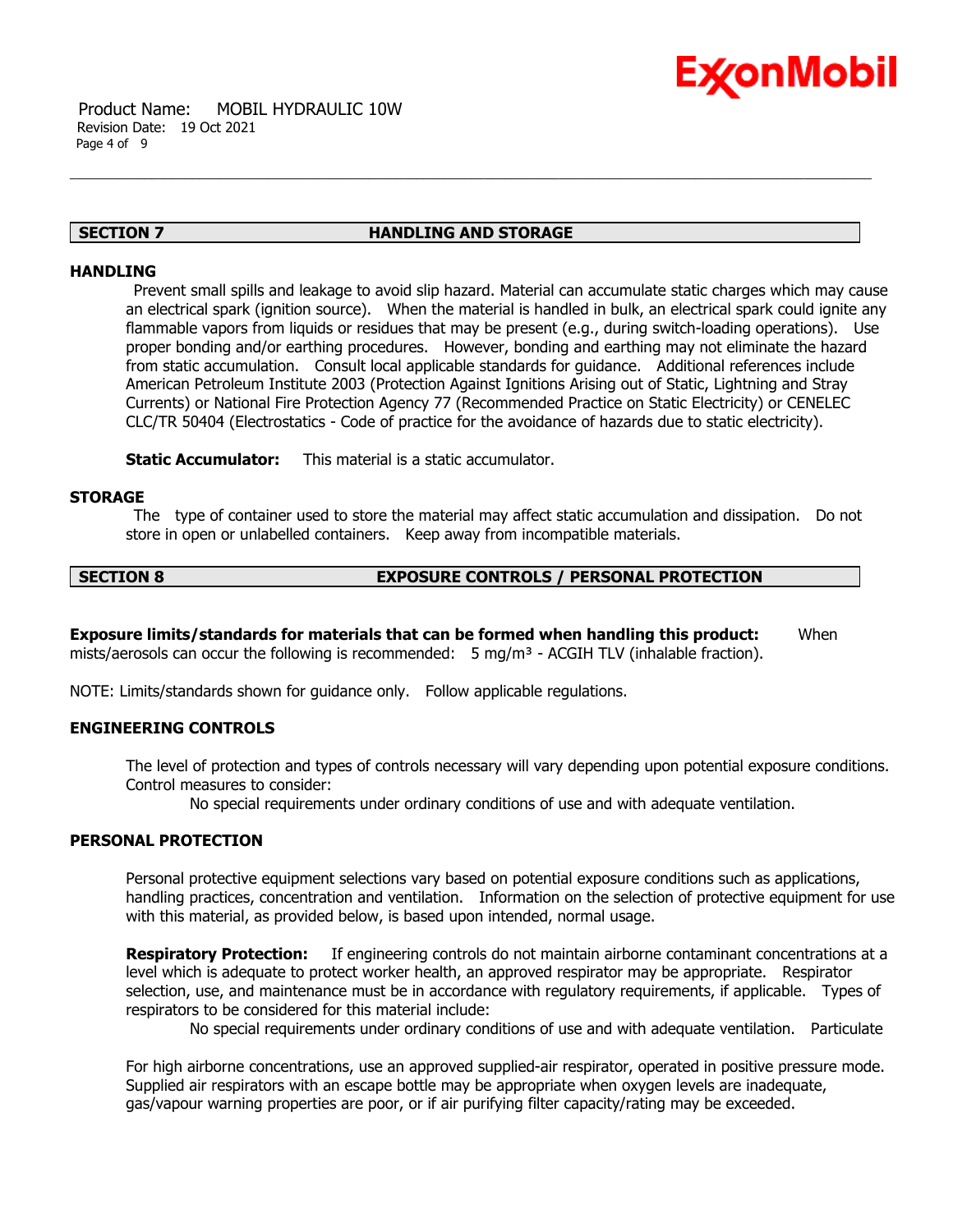

**Hand Protection:** Any specific glove information provided is based on published literature and glove manufacturer data. Glove suitability and breakthrough time will differ depending on the specific use conditions. Contact the glove manufacturer for specific advice on glove selection and breakthrough times for your use conditions. Inspect and replace worn or damaged gloves. The types of gloves to be considered for this material include:

No protection is ordinarily required under normal conditions of use. Nitrile,Viton

**Eye Protection:** If contact is likely, safety glasses with side shields are recommended.

**Skin and Body Protection:** Any specific clothing information provided is based on published literature or manufacturer data. The types of clothing to be considered for this material include:

No skin protection is ordinarily required under normal conditions of use. In accordance with good industrial hygiene practices, precautions should be taken to avoid skin contact.

**Specific Hygiene Measures:** Always observe good personal hygiene measures, such as washing after handling the material and before eating, drinking, and/or smoking. Routinely wash work clothing and protective equipment to remove contaminants. Discard contaminated clothing and footwear that cannot be cleaned. Practice good housekeeping.

# **ENVIRONMENTAL CONTROLS**

Comply with applicable environmental regulations limiting discharge to air, water and soil. Protect the environment by applying appropriate control measures to prevent or limit emissions.

# **SECTION 9 PHYSICAL AND CHEMICAL PROPERTIES**

**Note: Physical and chemical properties are provided for safety, health and environmental considerations only and may not fully represent product specifications. Contact the Supplier for additional information.**

#### **GENERAL INFORMATION**

**Physical State:** Liquid **Colour:** Amber **Odour:** Characteristic **Odour Threshold:** N/D

# **IMPORTANT HEALTH, SAFETY, AND ENVIRONMENTAL INFORMATION**

**Relative Density (at 15 °C):** 0.88 [ASTM D4052] **Flammability (Solid, Gas):** N/A **Flash Point [Method]:** >200°C (392°F) [ASTM D-92] **Flammable Limits (Approximate volume % in air):** LEL: 0.9 UEL: 7.0 **Autoignition Temperature:** N/D **Boiling Point / Range:** > 316°C (600°F) [Estimated] **Decomposition Temperature:** N/D **Vapour Density (Air = 1):** > 2 at 101 kPa [Estimated] **Vapour Pressure:** < 0.013 kPa (0.1 mm Hg) at 20 °C [Estimated] **Evaporation Rate (n-butyl acetate = 1):** N/D **pH:** N/A **Log Pow (n-Octanol/Water Partition Coefficient):** > 3.5 [Estimated]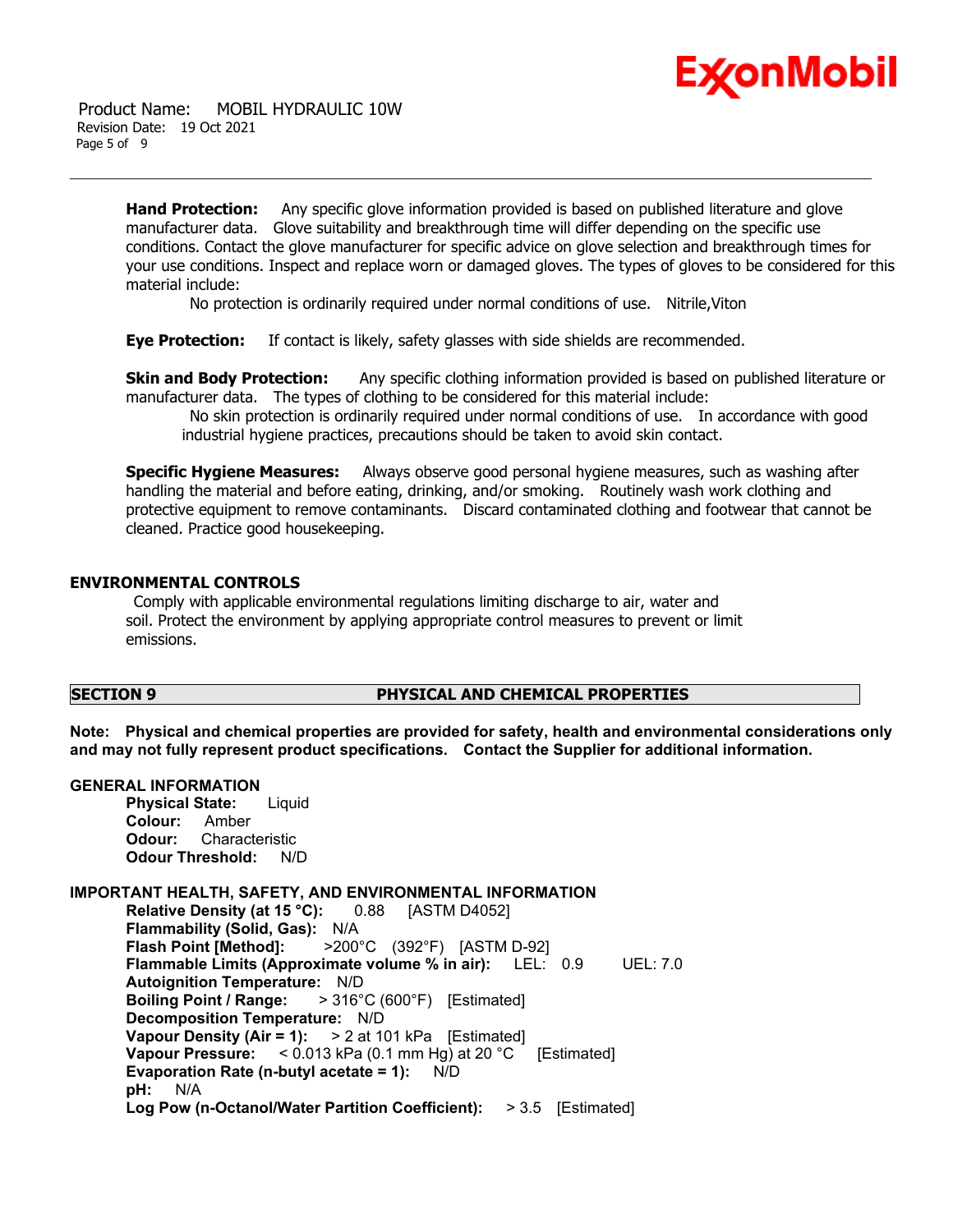

 Product Name: MOBIL HYDRAULIC 10W Revision Date: 19 Oct 2021 Page 6 of 9

> **Solubility in Water:** Negligible **Viscosity:** 37 cSt (37 mm2/sec) at 40°C | 6.5 cSt (6.5 mm2/sec) at 100°C [ASTM D 445] **Oxidizing Properties:** See Hazards Identification Section.

**OTHER INFORMATION**

**Freezing Point:** N/D **Melting Point:** N/A **Pour Point:** -18°C (0°F) [ASTM D97] **DMSO Extract (mineral oil only), IP-346:** < 3 %wt

#### **SECTION 10 STABILITY AND REACTIVITY**

**STABILITY:** Material is stable under normal conditions.

**CONDITIONS TO AVOID:** Excessive heat. High energy sources of ignition.

**MATERIALS TO AVOID:** Strong oxidisers

**HAZARDOUS DECOMPOSITION PRODUCTS:** Material does not decompose at ambient temperatures.

**POSSIBILITY OF HAZARDOUS REACTIONS:** Hazardous polymerization will not occur.

**SECTION 11 TOXICOLOGICAL INFORMATION**

# **ACUTE TOXICITY**

| <b>Route of Exposure</b>                       | <b>Conclusion / Remarks</b>                                                                      |  |
|------------------------------------------------|--------------------------------------------------------------------------------------------------|--|
| Inhalation                                     |                                                                                                  |  |
| Toxicity: No end point data for material.      | Minimally Toxic. Based on assessment of the components.                                          |  |
| Irritation: No end point data for<br>material. | Negligible hazard at ambient/normal handling temperatures.                                       |  |
|                                                |                                                                                                  |  |
| <b>Ingestion</b>                               |                                                                                                  |  |
| Toxicity: No end point data for material.      | Minimally Toxic. Based on assessment of the components.                                          |  |
|                                                |                                                                                                  |  |
| <b>Skin</b>                                    |                                                                                                  |  |
| Toxicity: No end point data for material.      | Minimally Toxic. Based on assessment of the components.                                          |  |
| Irritation: No end point data for<br>material. | Negligible irritation to skin at ambient temperatures. Based on<br>assessment of the components. |  |
|                                                |                                                                                                  |  |
| Eye                                            |                                                                                                  |  |
| Irritation: No end point data for<br>material. | May cause mild, short-lasting discomfort to eyes. Based on<br>assessment of the components.      |  |

# **OTHER HEALTH EFFECTS FROM SHORT AND LONG TERM EXPOSURE**

Anticipated health effects from sub-chronic, chronic, respiratory or skin sensitization, mutagenicity, reproductive toxicity, carcinogenicity, target organ toxicity (single exposure or repeated exposure), aspiration toxicity and other effects based on human experience and/or experimental data.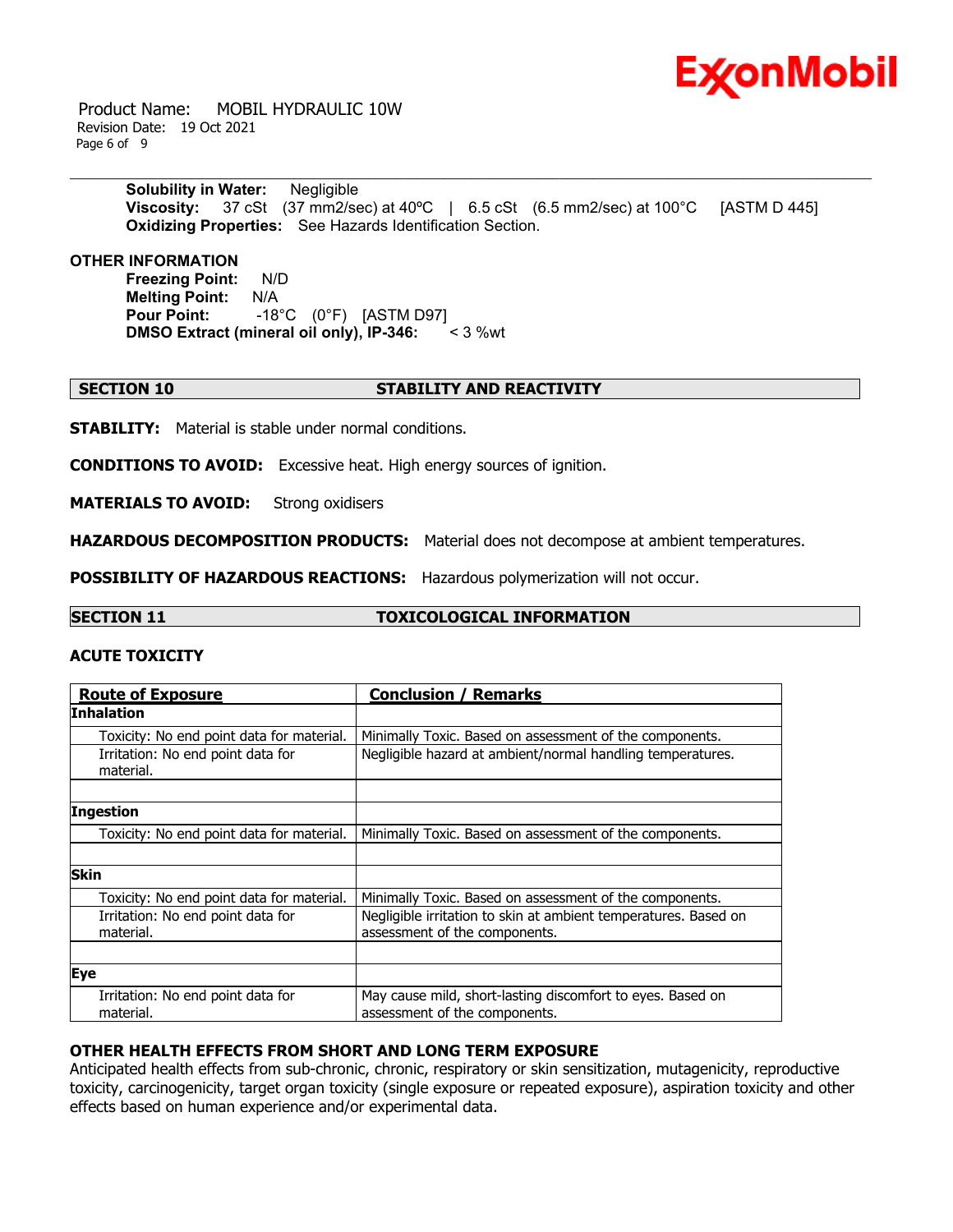

 Product Name: MOBIL HYDRAULIC 10W Revision Date: 19 Oct 2021 Page 7 of 9

#### **Contains:**

Base oil severely refined: Not carcinogenic in animal studies. Representative material passes IP-346, Modified Ames test, and/or other screening tests. Dermal and inhalation studies showed minimal effects; lung nonspecific infiltration of immune cells, oil deposition and minimal granuloma formation. Not sensitising in test animals.

# **IARC Classification: The following ingredients are cited on the lists below:** None.

--REGULATORY LISTS SEARCHED--  $1 = IARC 1$   $2 = IARC 2A$   $3 = IARC 2B$ 

# **SECTION 12 ECOLOGICAL INFORMATION**

The information given is based on data for the material, components of the material, or for similar materials, through the application of bridging principals.

#### **ECOTOXICITY**

Material -- Not expected to be harmful to aquatic organisms.

#### **MOBILITY**

 Base oil component -- Low solubility and floats and is expected to migrate from water to the land. Expected to partition to sediment and wastewater solids.

# **PERSISTENCE AND DEGRADABILITY**

#### **Biodegradation:**

Base oil component -- Expected to be inherently biodegradable

#### **BIOACCUMULATION POTENTIAL**

 Base oil component -- Has the potential to bioaccumulate, however metabolism or physical properties may reduce the bioconcentration or limit bioavailability.

#### **SECTION 13 DISPOSAL CONSIDERATIONS**

Disposal recommendations based on material as supplied. Disposal must be in accordance with current applicable laws and regulations, and material characteristics at time of disposal.

#### **DISPOSAL RECOMMENDATIONS**

Product is suitable for burning in an enclosed controlled burner for fuel value or disposal by supervised incineration at very high temperatures to prevent formation of undesirable combustion products. Protect the environment. Dispose of used oil at designated sites. Minimize skin contact. Do not mix used oils with solvents, brake fluids or coolants.

**Empty Container Warning** Empty Container Warning (where applicable): Empty containers may contain residue and can be dangerous. Do not attempt to refill or clean containers without proper instructions. Empty drums should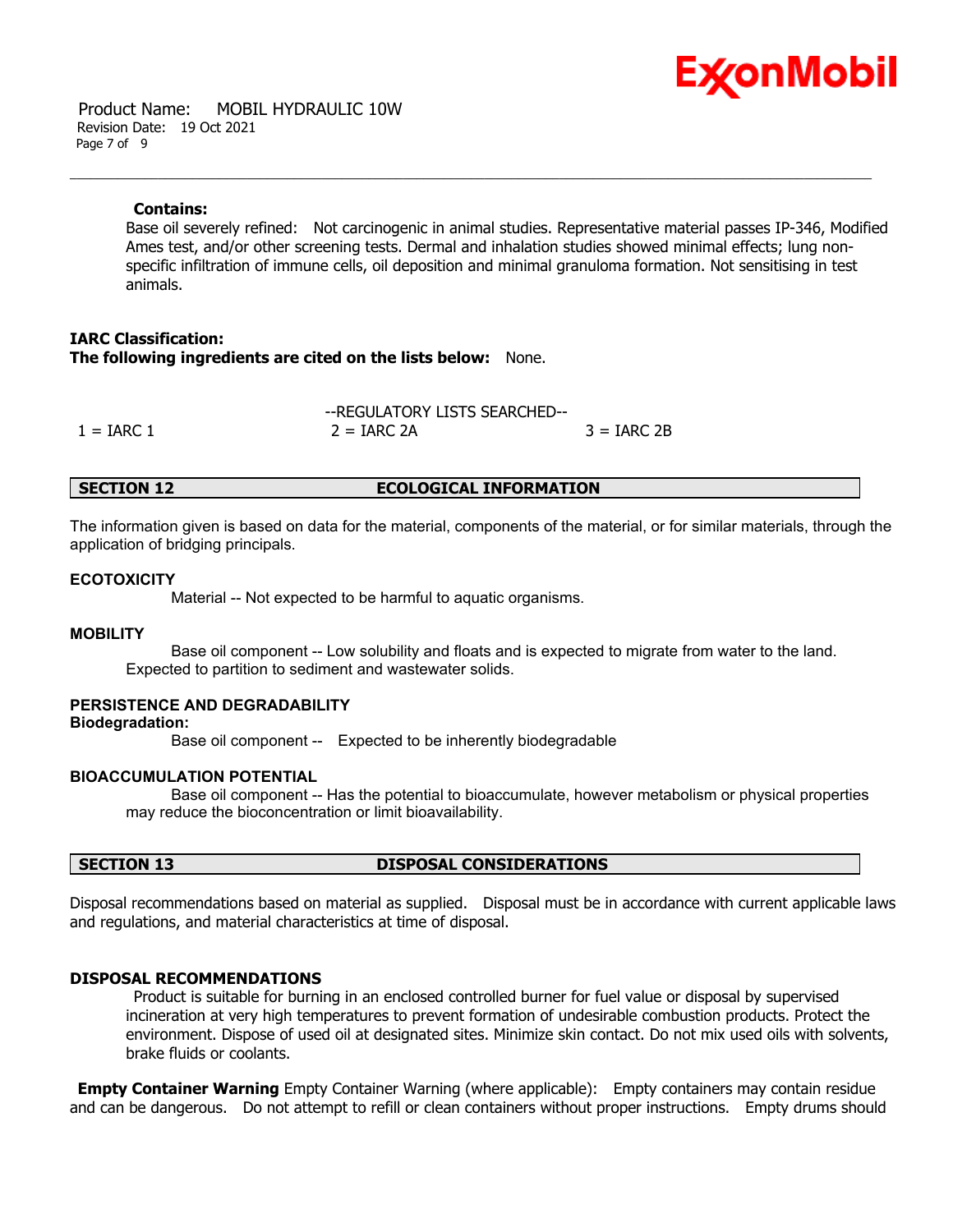

 Product Name: MOBIL HYDRAULIC 10W Revision Date: 19 Oct 2021 Page 8 of 9

be completely drained and safely stored until appropriately reconditioned or disposed. Empty containers should be taken for recycling, recovery, or disposal through suitably qualified or licensed contractor and in accordance with governmental regulations. DO NOT PRESSURISE, CUT, WELD, BRAZE, SOLDER, DRILL, GRIND, OR EXPOSE SUCH CONTAINERS TO HEAT, FLAME, SPARKS, STATIC ELECTRICITY, OR OTHER SOURCES OF IGNITION. THEY MAY EXPLODE AND CAUSE INJURY OR DEATH.

# **SECTION 14 TRANSPORT INFORMATION**

- **LAND** : Not Regulated for Land Transport
- **SEA (IMDG):** Not Regulated for Sea Transport according to IMDG-Code

**Marine Pollutant:** No

**AIR (IATA):** Not Regulated for Air Transport

# **SECTION 15 REGULATORY INFORMATION**

This material is not considered hazardous according to the classification criteria of the Hazard Classification and Communication System for Hazardous Materials BE 2555.

# **REGULATORY STATUS AND APPLICABLE LAWS AND REGULATIONS**

**Hazardous Substance Act BE2535:** Not Regulated

**Listed or exempt from listing/notification on the following chemical inventories :** AIIC, DSL, ENCS, IECSC, ISHL, KECI, PICCS, TCSI, TSCA

#### **SECTION 16 OTHER INFORMATION**

**N/D = Not determined, N/A = Not applicable**

**KEY TO THE H-CODES CONTAINED IN SECTION 3 OF THIS DOCUMENT (for information only):**

H303: May be harmful if swallowed; Acute Tox Oral, Cat 5

H315: Causes skin irritation; Skin Corr/Irritation, Cat 2

H318: Causes serious eye damage; Serious Eye Damage/Irr, Cat 1

H401: Toxic to aquatic life; Acute Env Tox, Cat 2

H411: Toxic to aquatic life with long lasting effects; Chronic Env Tox, Cat 2

# **THIS SAFETY DATA SHEET CONTAINS THE FOLLOWING REVISIONS:**

Section 01: Product Intended Use information was modified.

Section 07: Handling and Storage - Storage Phrases information was modified.

Section 09: Boiling Point °C(°F) information was modified.

Section 09: Flash Point ºC(ºF) information was modified.

Section 09: n-Octanol/Water Partition Coefficient information was modified.